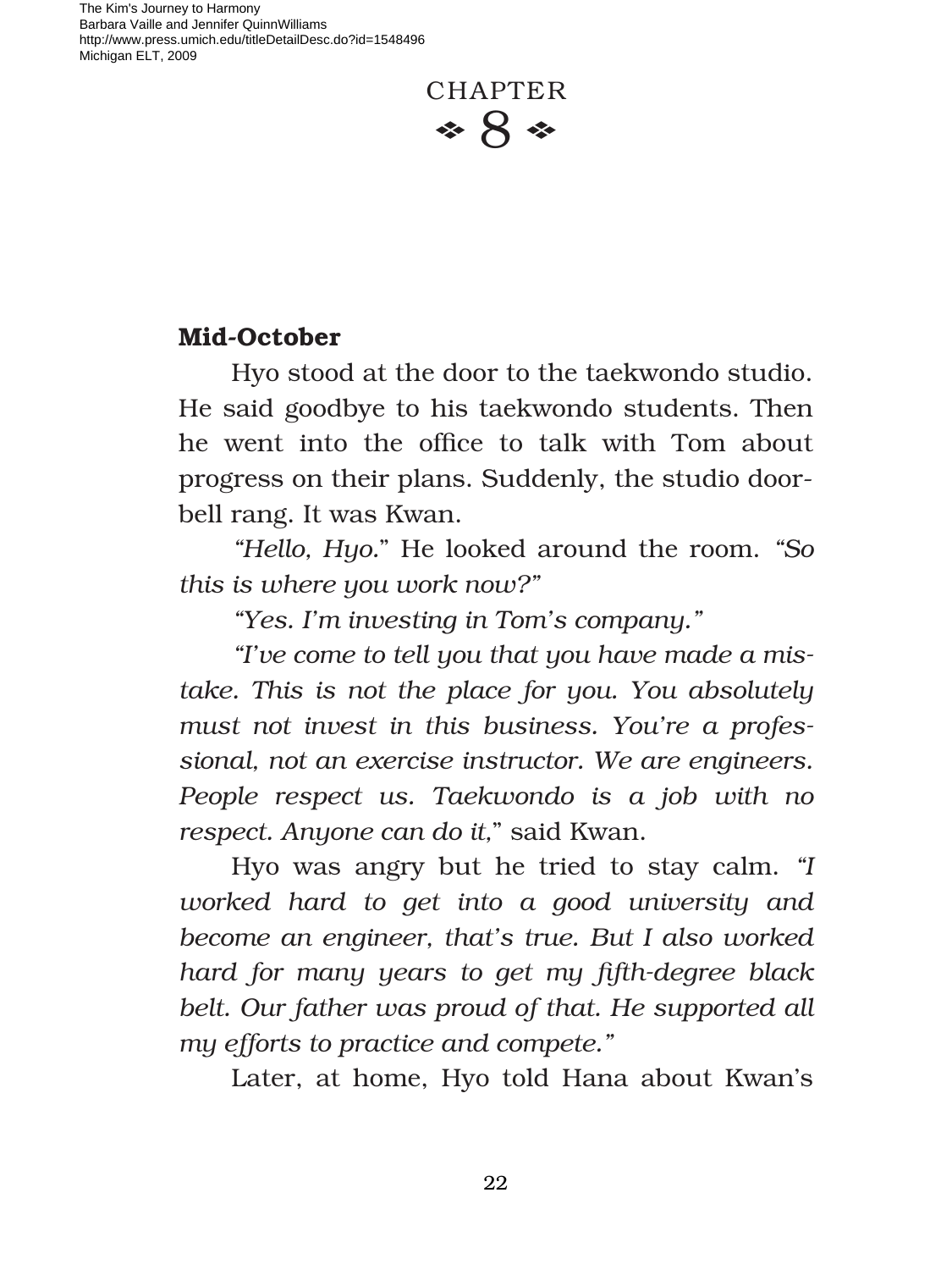> visit to the studio. Then he asked Hana to start working at the studio.

> Hana hoped her emotions did not show on her face. *"Of course,*" she said. *"But let's agree that I will continue my English classes, too."*

## E

The next day, Hana met with Mi Sun. They were going to talk about how to restore family harmony. Mother-in-Law wanted to join them. The three of them sat down to talk.

Hana said, *"Father-in-Law was proud that Hyo could be so good at taekwondo and also go to such a good university and get an engineering degree. Hyo thinks Father-in-Law would support him in this decision now."*

*"Maybe,"* said Mother-in-Law, *"But my husband wouldn't want Hyo to abandon his brother at this time. Kwan took on new projects because he thought Hyo would be a big help. And Kwan is so disappointed."*

*"Mother-in-Law, how can we help these brothers be friends? We are a family. What can we do?"*

The three women talked for a little while. Mother-in-Law said, *"The only solution is for Hyo to go back to work with Kwan. Kwan is the older brother. It is Hyo's place to respect him. You two are their wives. You must help make this happen. Hana,*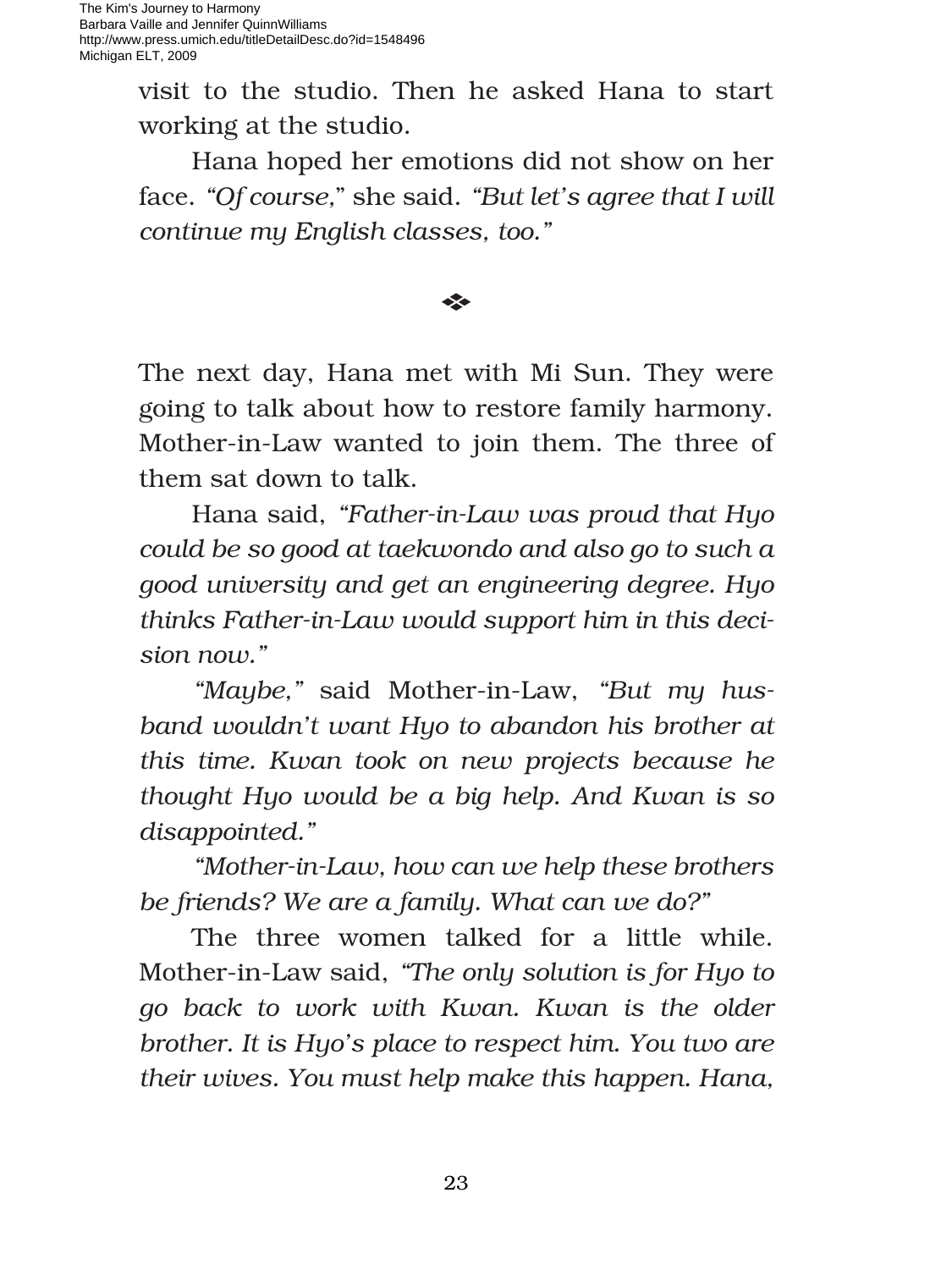> *talk to Hyo. Mi Sun, tell Kwan to let Hyo come back without humiliating him. I want peace between my sons. You two are responsible."*

> > E

After English class, Hana went to work in the taekwondo studio. Hyo showed her the office and suggested how she could get started organizing things.

When Tom came in, Hana worked with him to develop a good system for keeping track of student information. She was surprised to find that she was good at it and had simple solutions to some of his problems.

Later, as she prepared dinner, the doorbell rang. It was Mi Sun.

*"I've been thinking all day,"* said Mi Sun.

*"I've been thinking, too,"* said Hana*. "And I have an idea. Today I worked at the taekwondo studio all afternoon. Mi Sun, all the classes are in the late afternoon and evening. I wonder if Kwan would think about asking Hyo to work from 8:00 to 2:00 every day for the next six months. By that time, they* can finish up the biggest projects and Kwan will *have time to find someone else to work with him."* 

*"Do you think Hyo would do it?"*

*"I can think of two reasons to do it,"* said Hana. *"One is that he wants harmony in the family, too. The other is that he can invest more money in the business if Kwan will pay him a part-time salary.*